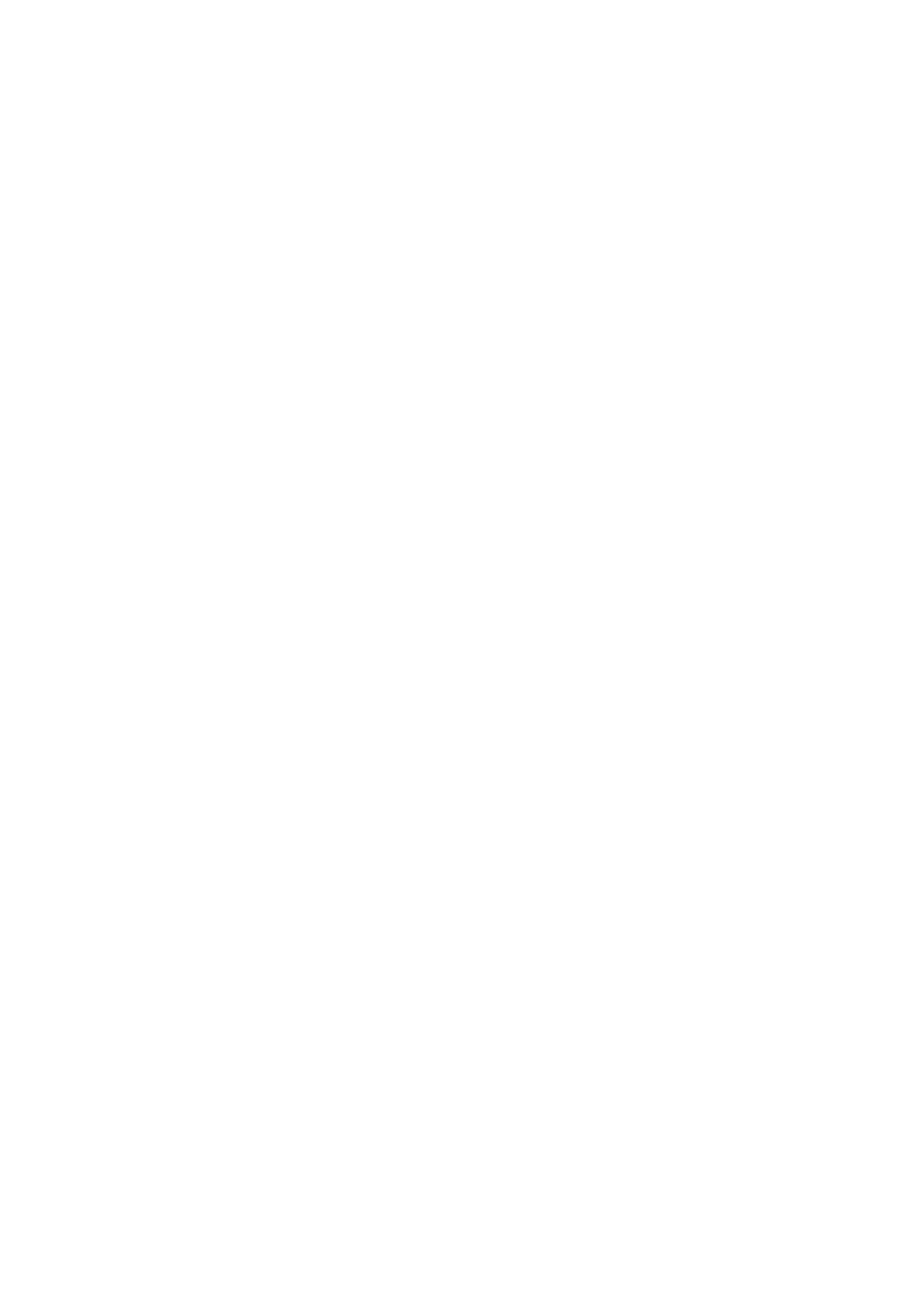The author assumes no responsibility for any errors or omissions that may appear in this document nor does it make a commitment to update the information contained herein.

Third-party brands and names are the property of their respective owners.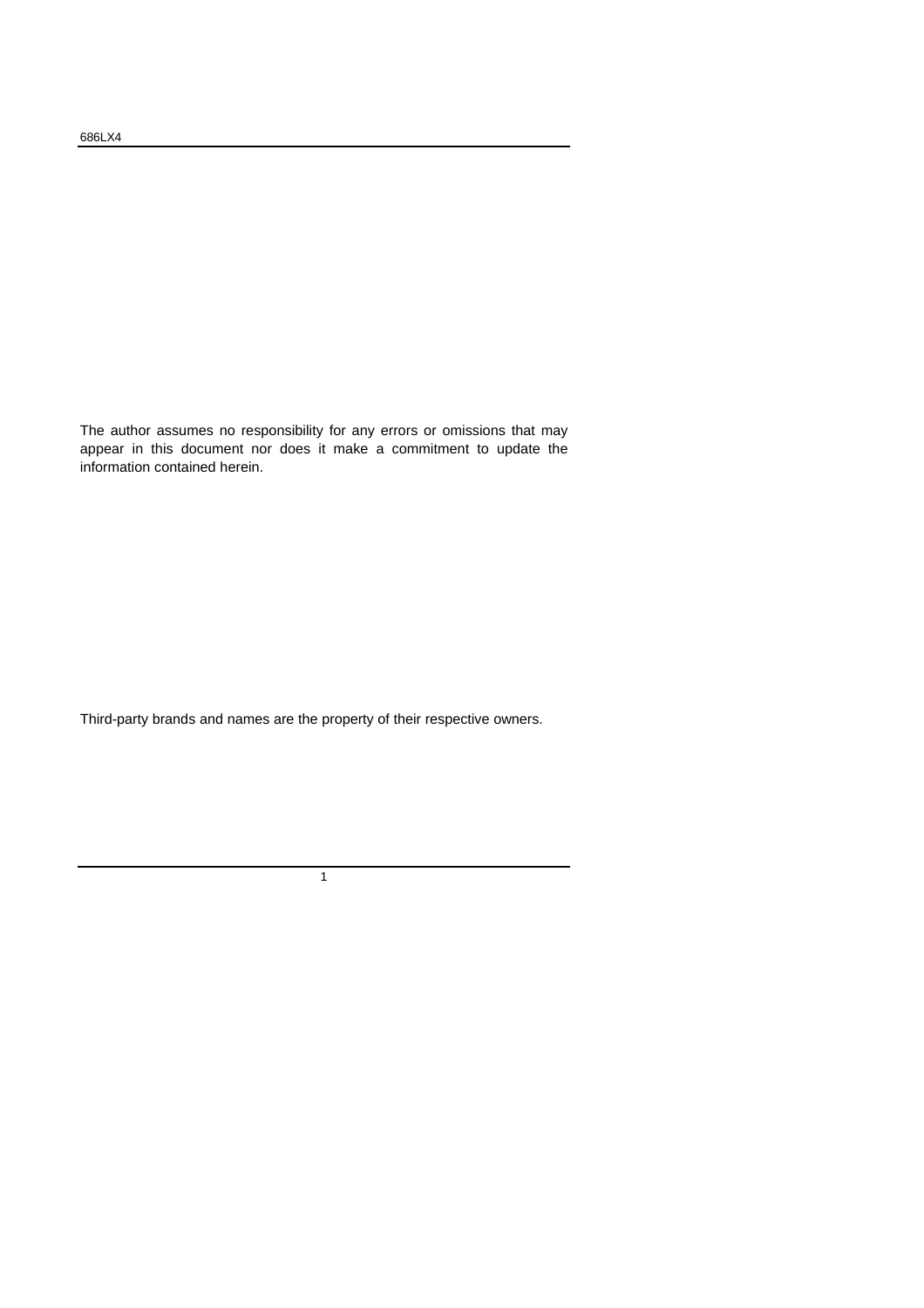January 19, 1998 Taipei, Taiwan **I. Quick Installation Guide :**

#### **CPU SPEED SETUP**

**66 MHz 1-2 1-2 1-2**

The default system bus speed is 66.6MHz. The user can change the DIP SWITCH **(SW)** selection to set up the CPU speed for 200 - 633MHz processor.

**The CPU speed MUST match with the frequency RATIO. It will cause system hanging up if the frequency RATIO is higher than that of CPU.**

| DIP SWITCH (SW)   |                |            |            | FREQ.        | EXT.CLK.   | INT.CLK.   |                                 |  |
|-------------------|----------------|------------|------------|--------------|------------|------------|---------------------------------|--|
| 1                 | $\overline{2}$ | 3          | 4          | <b>RATIO</b> | <b>MHz</b> | <b>MHz</b> | CPU Type                        |  |
| <b>OFF</b>        | ON             | <b>OFF</b> | OFF        | 3            | 66         | 200        | Pentium <sup>®</sup> II 200 MHz |  |
| ON                | ON             | <b>OFF</b> | OFF        | 3.5          | 66         | 233        | Pentium <sup>®</sup> II 233 MHz |  |
| OFF               | OFF            | ON         | <b>OFF</b> | 4            | 66         | 266        | Pentium <sup>®</sup> II 266 MHz |  |
| ON                | OFF            | ON         | <b>OFF</b> | 4.5          | 66         | 300        | Pentium <sup>®</sup> II 300 MHz |  |
| <b>OFF</b>        | ON             | ON         | <b>OFF</b> | 5            | 66         | 333        | Pentium <sup>®</sup> II 333 MHz |  |
| ON                | ON             | ON         | <b>OFF</b> | 5.5          | 66         | 366        | Pentium <sup>®</sup> II 366 MHz |  |
|                   |                |            |            |              |            |            |                                 |  |
| Main Clock<br>JP4 |                |            |            |              | JP3        | JP2        |                                 |  |
| $1 - 2$<br>66 MHz |                |            | $1 - 2$    |              |            | $1 - 2$    |                                 |  |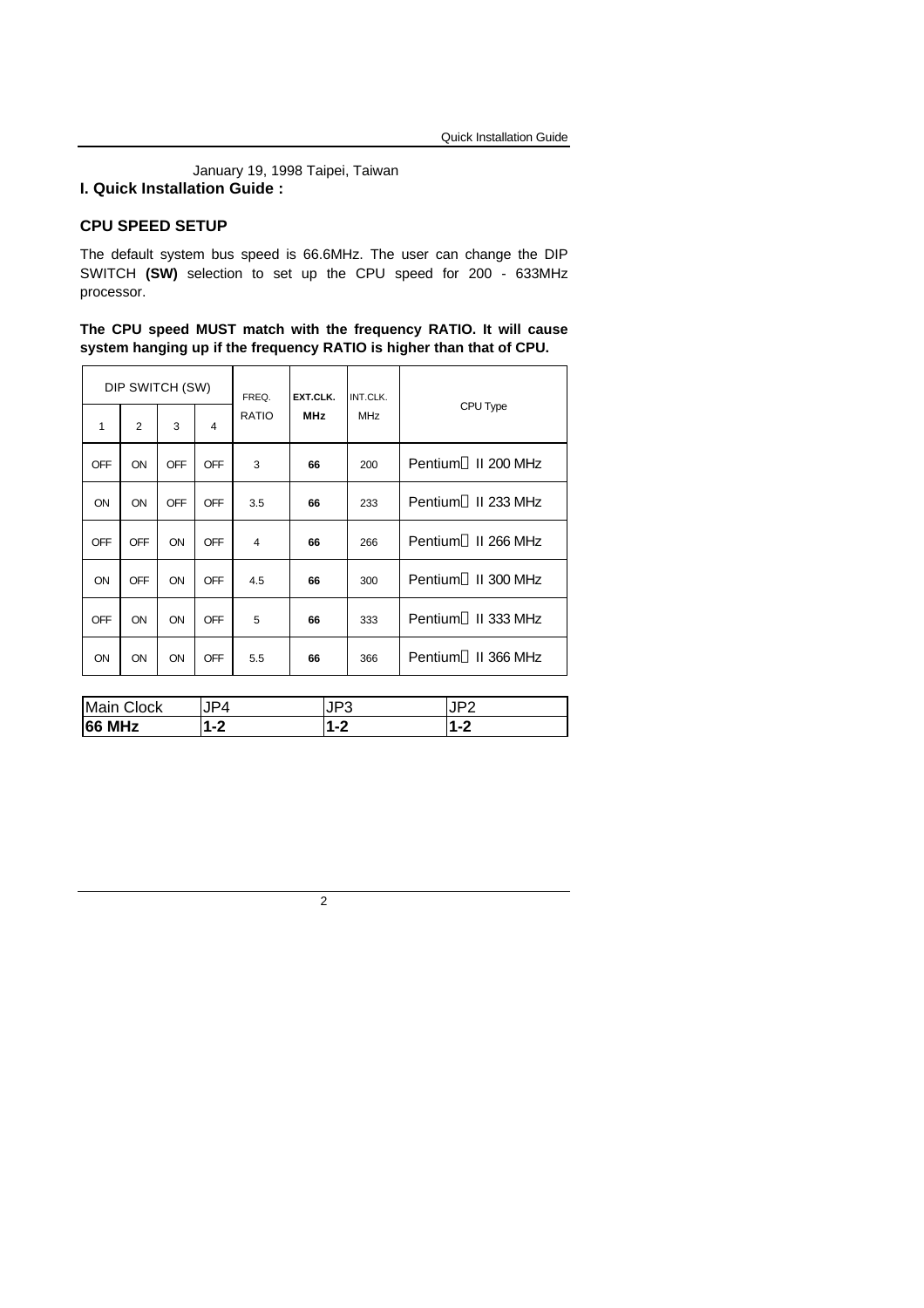#### 686LX4

### 1. Pentium<sup>®</sup> II 200 MHz



## 2. Pentium<sup>®</sup> II 233 MHz

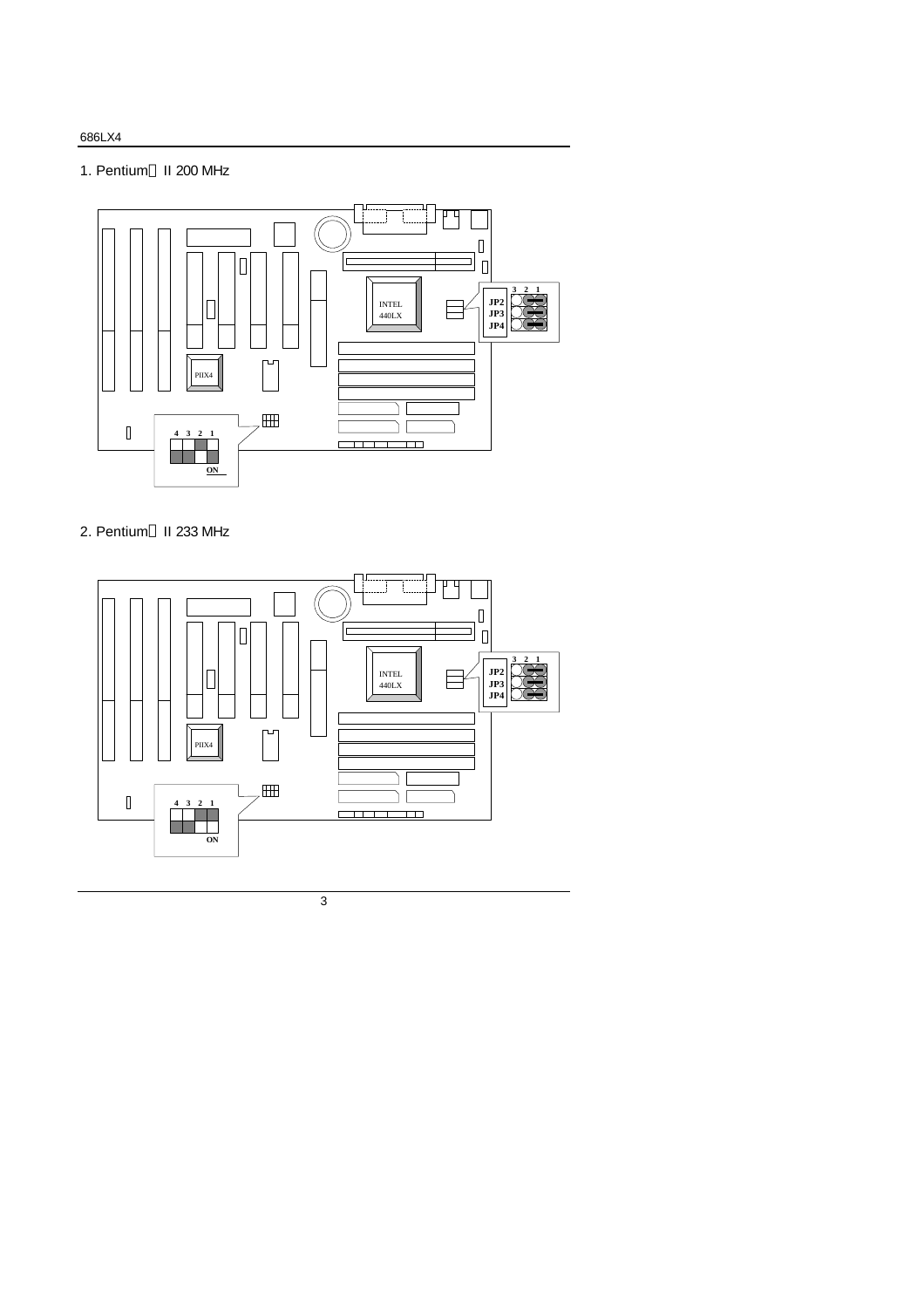#### 3. Pentium<sup>®</sup> II 266 MHz



## 4. Pentium<sup>®</sup> II 300 MHz



### 5. Pentium<sup>®</sup> II 333 MHz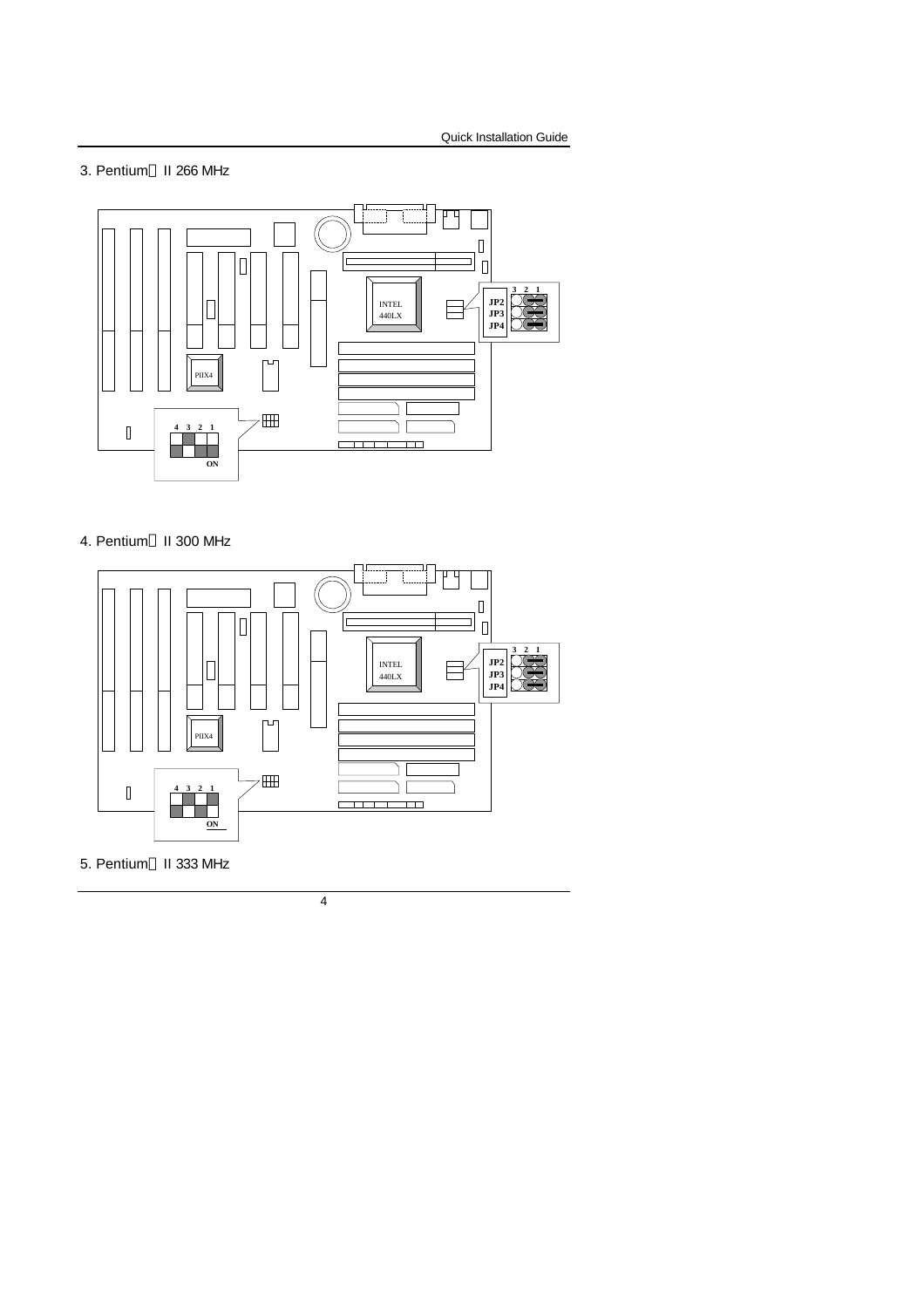

#### 6. Pentium<sup>®</sup> II 366 MHz



## **II. Jumper setting :**

SPK : Speaker Connector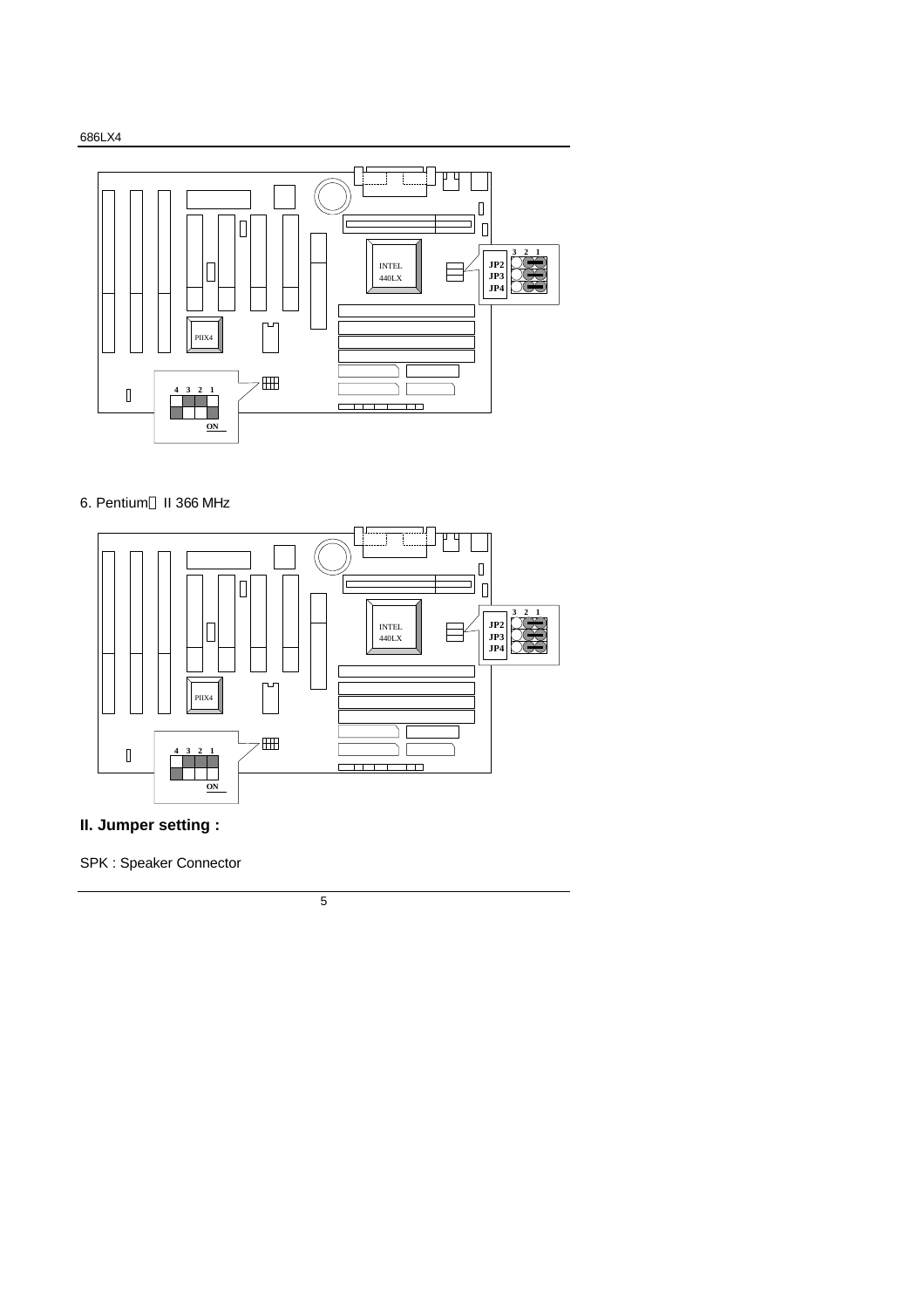





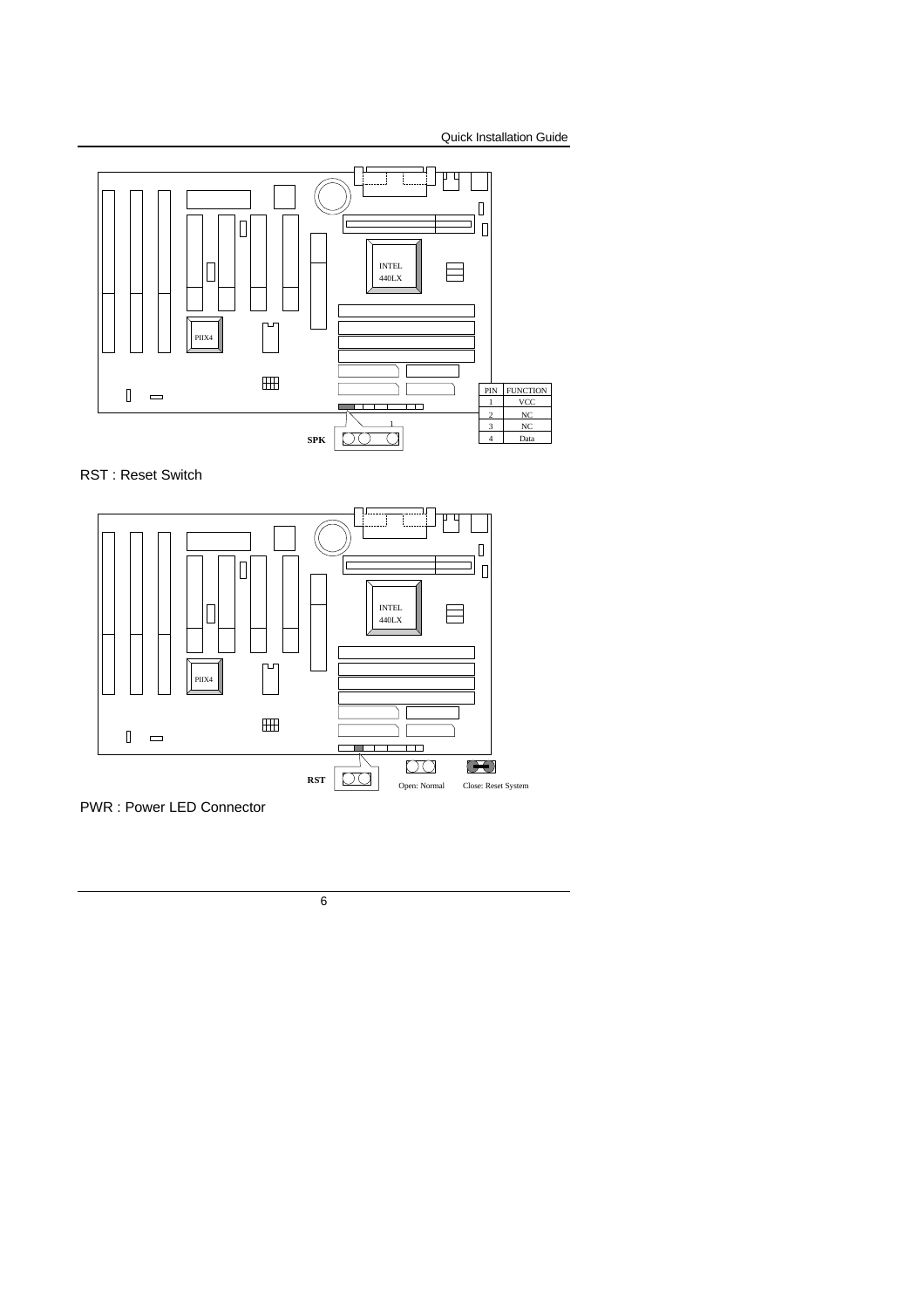



HD : IDE Hard Disk Active LED



IR : Infrared Connector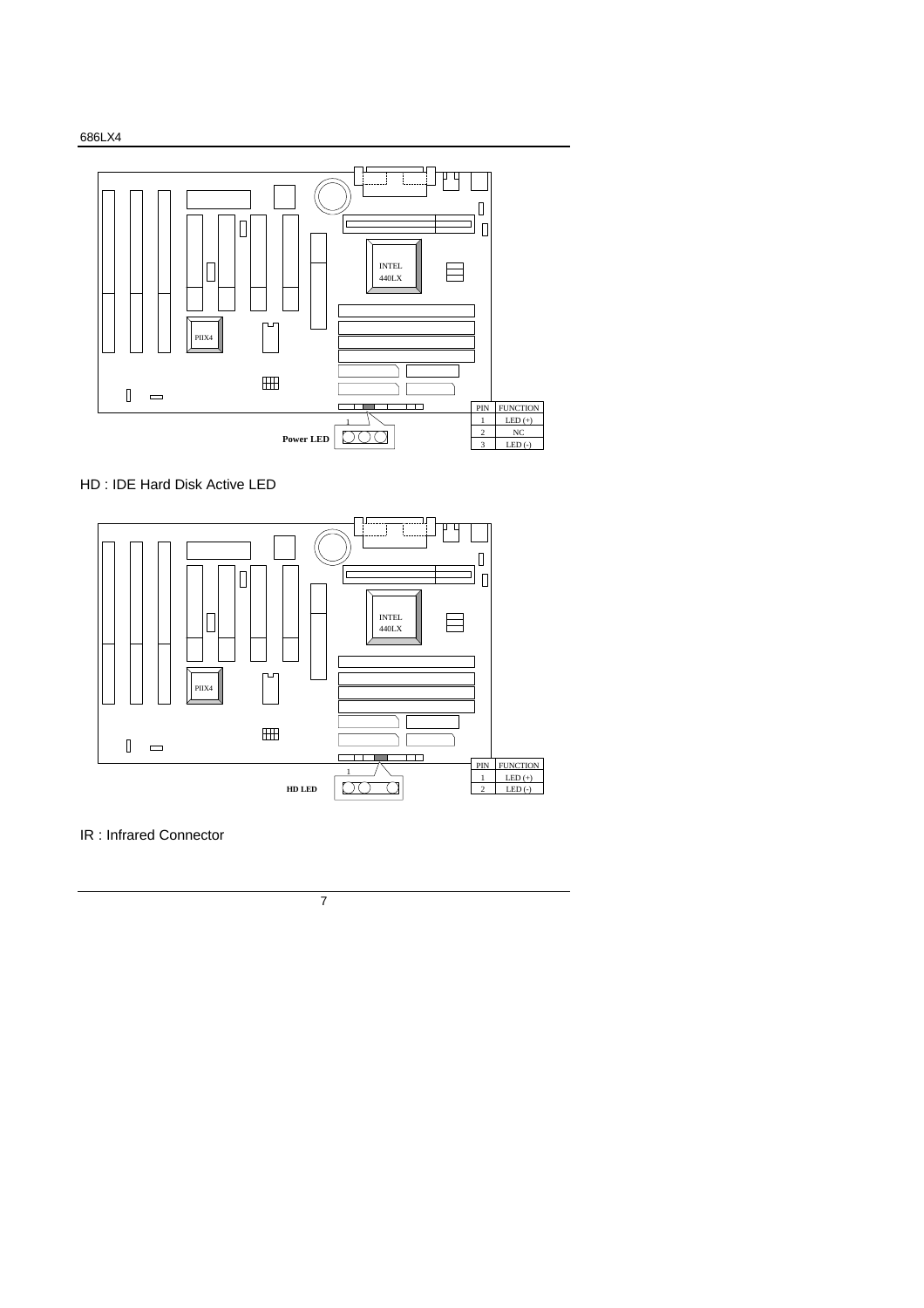





Soft POWER : Soft Power Connector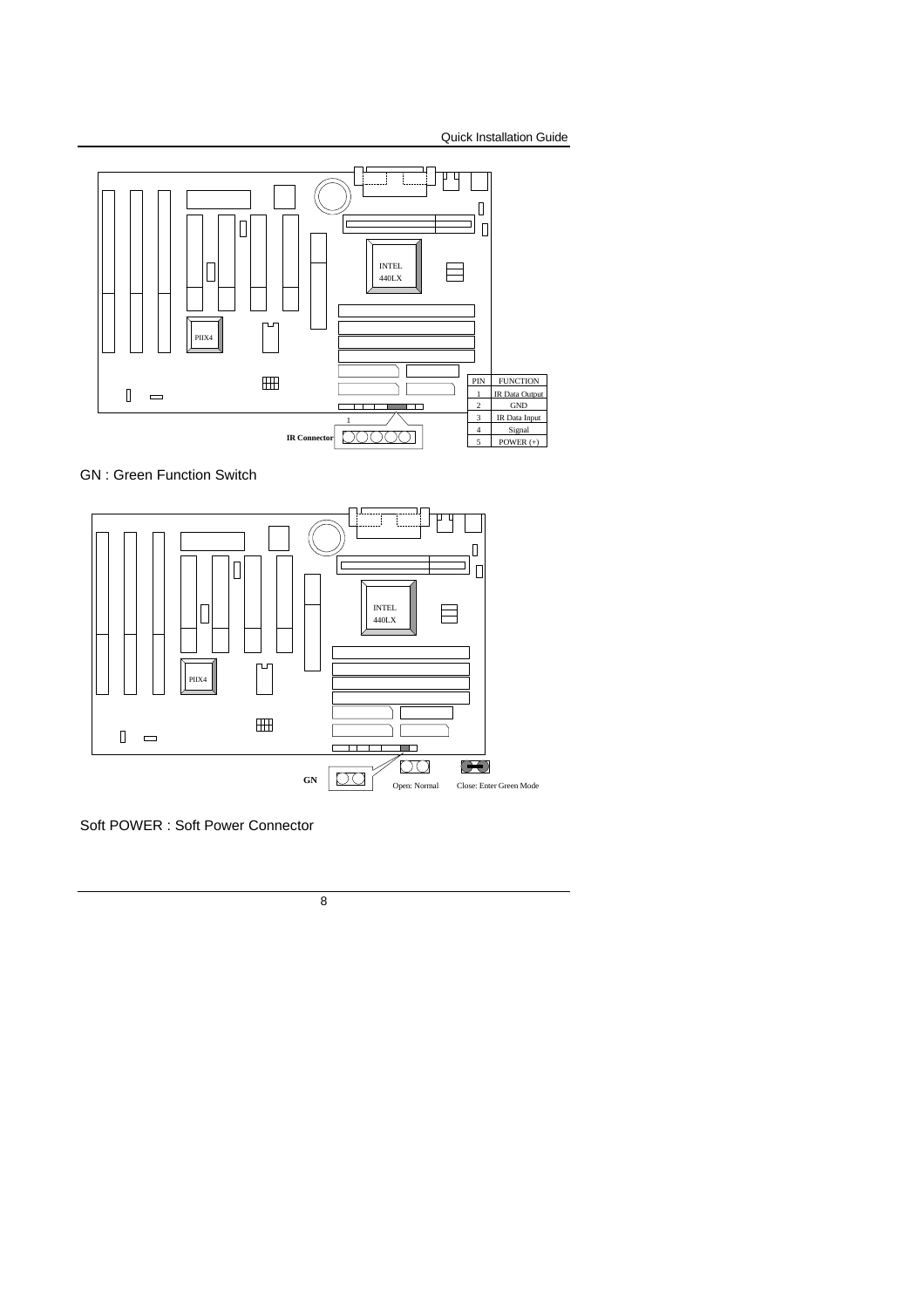





PS/2 Mouse / Keyboard Connector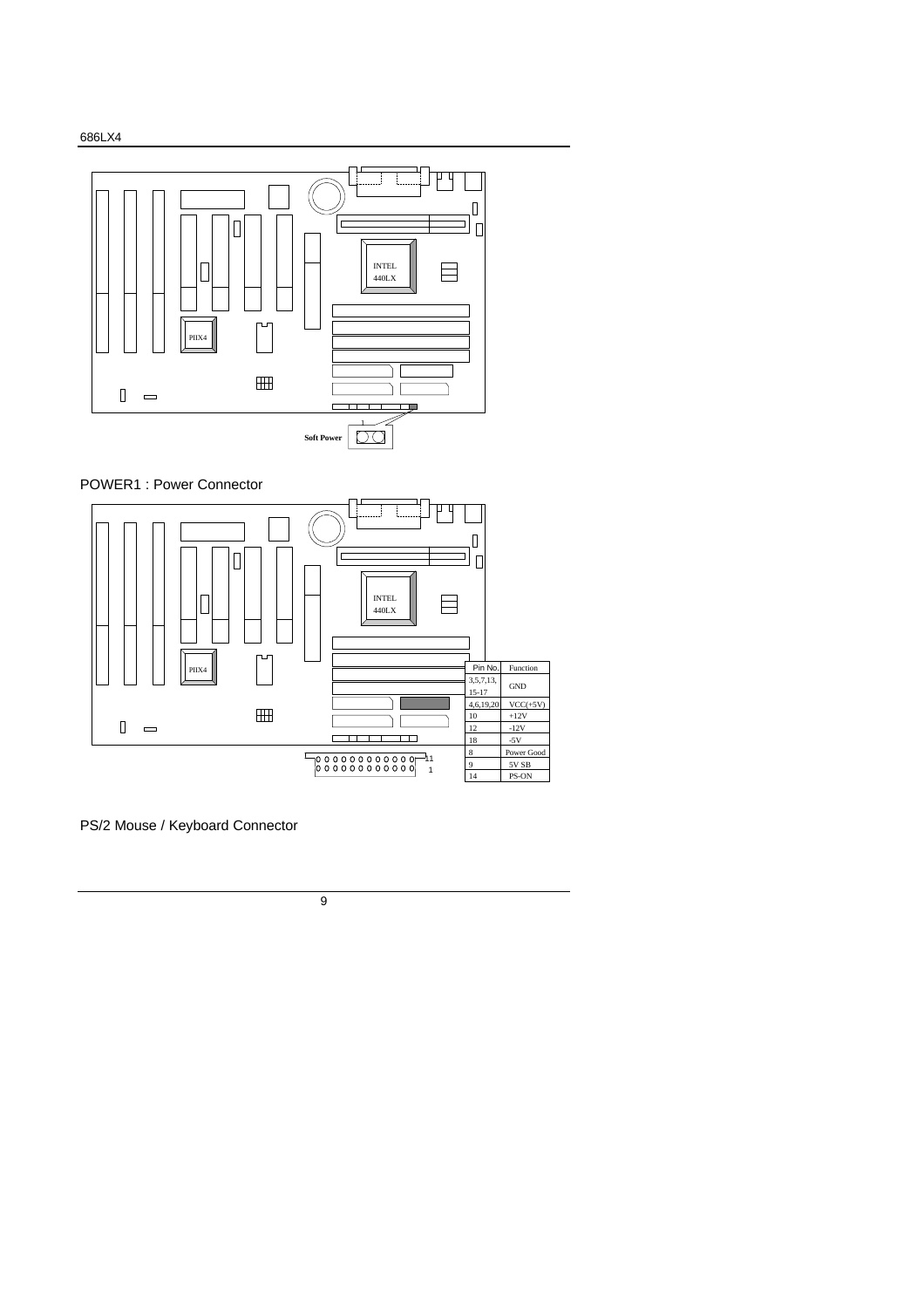

#### J1 : CPU Cooling Fan Power Connector



IDE1: For Primary IDE port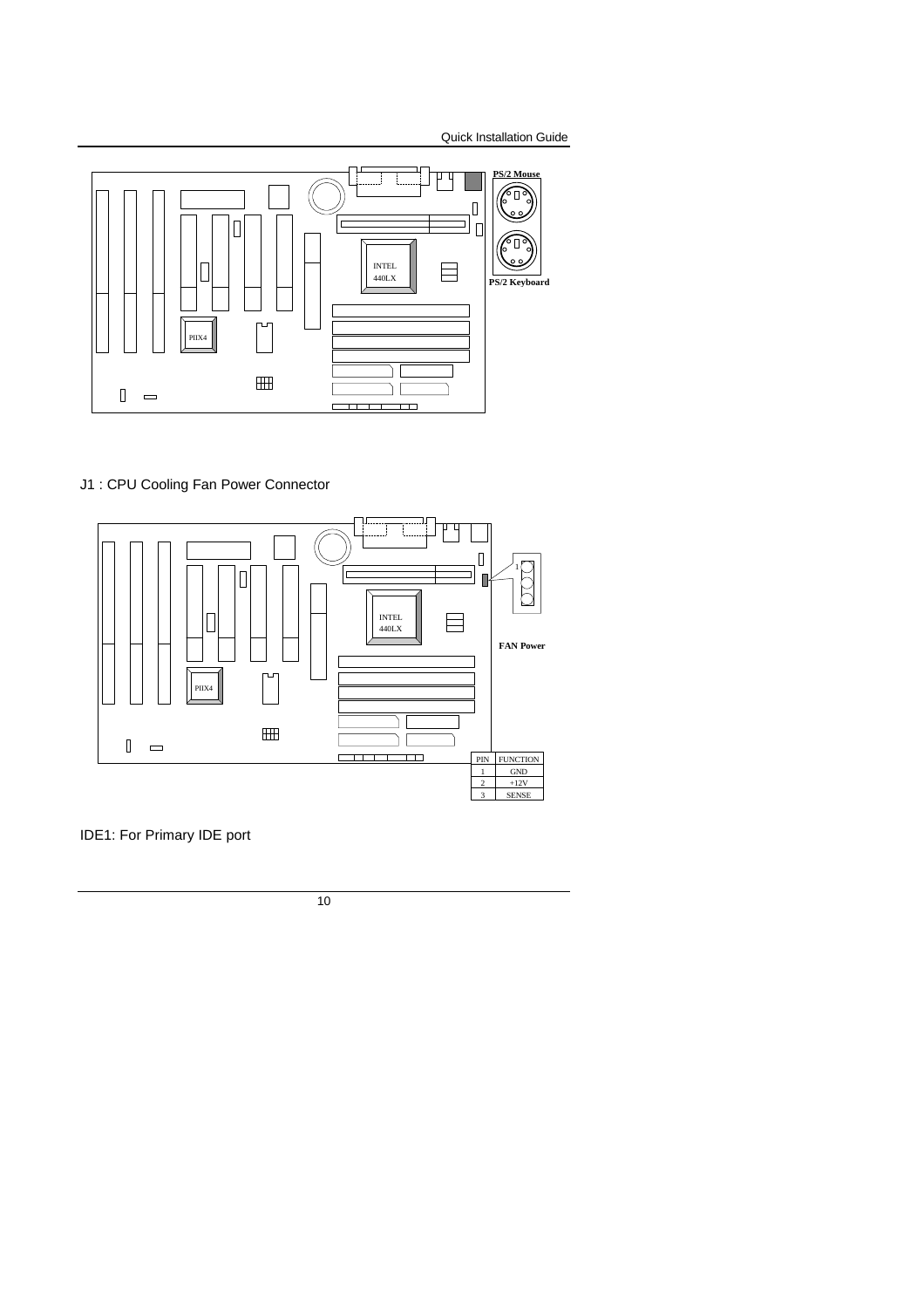



IDE2: For Secondary IDE port



J3 : FLOPPY PORT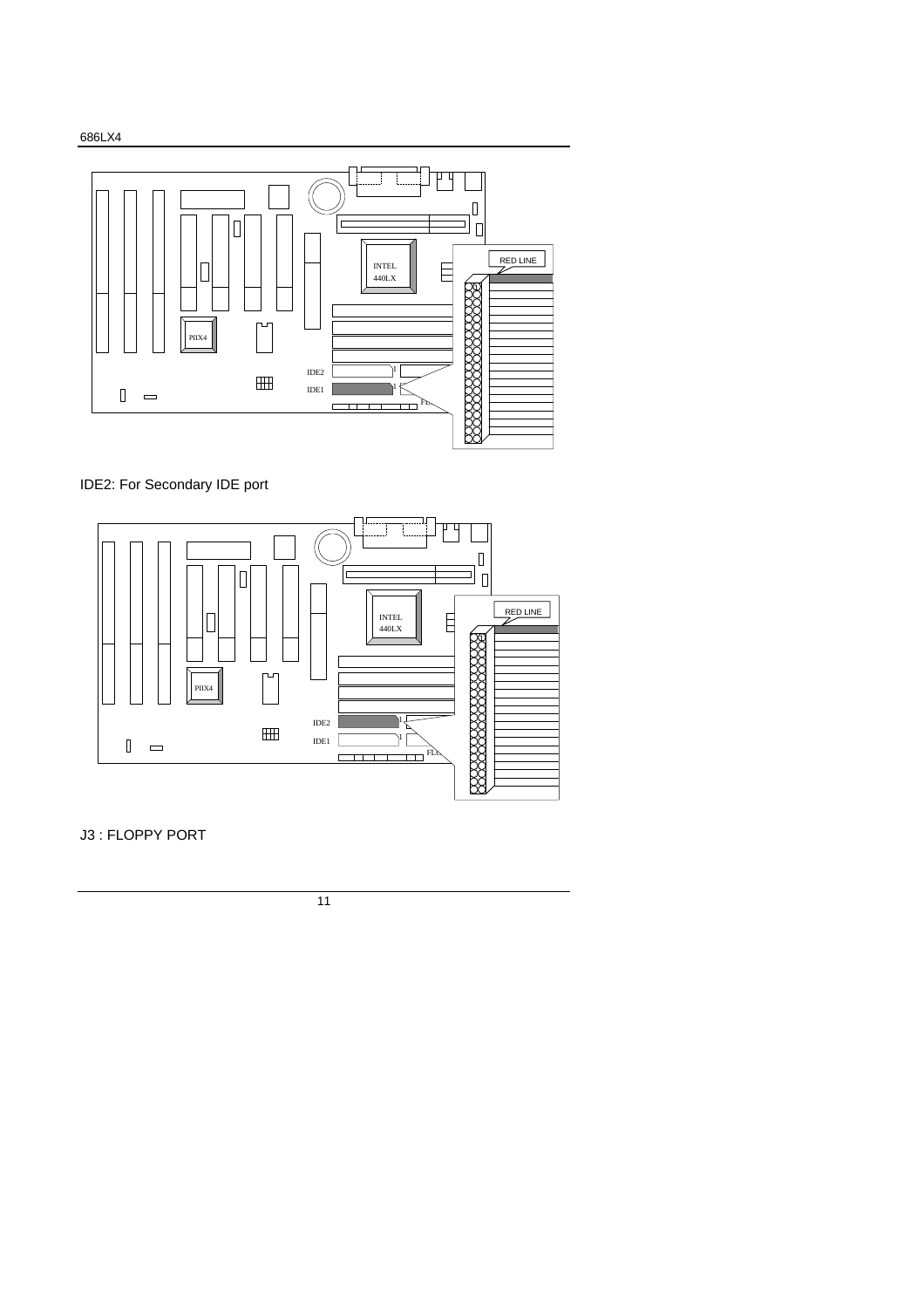

LPT PORT / COM A / COM B



JP1 : Keyboard Power On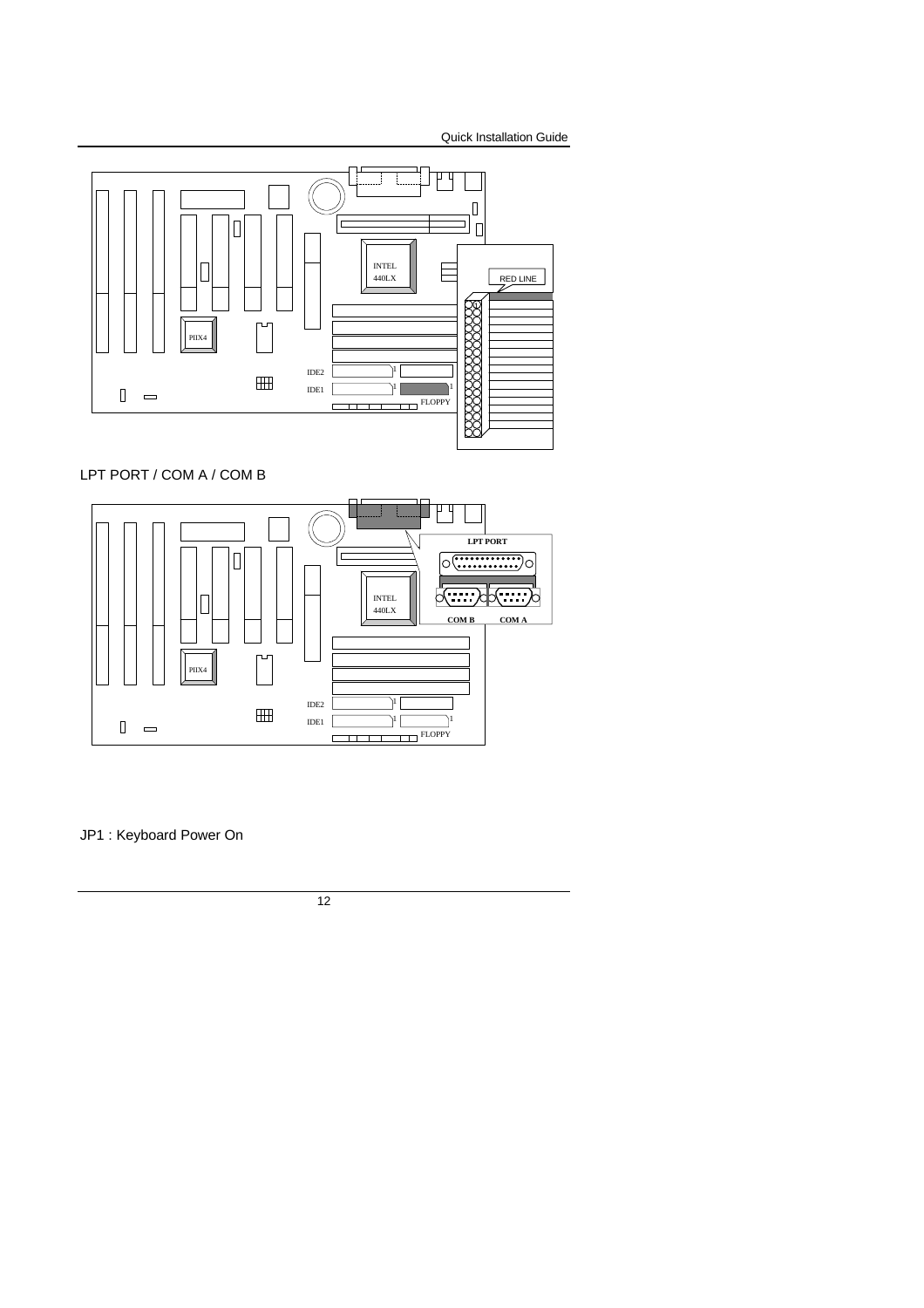



## CN1: USB Port



J16: ATX Power Control Selection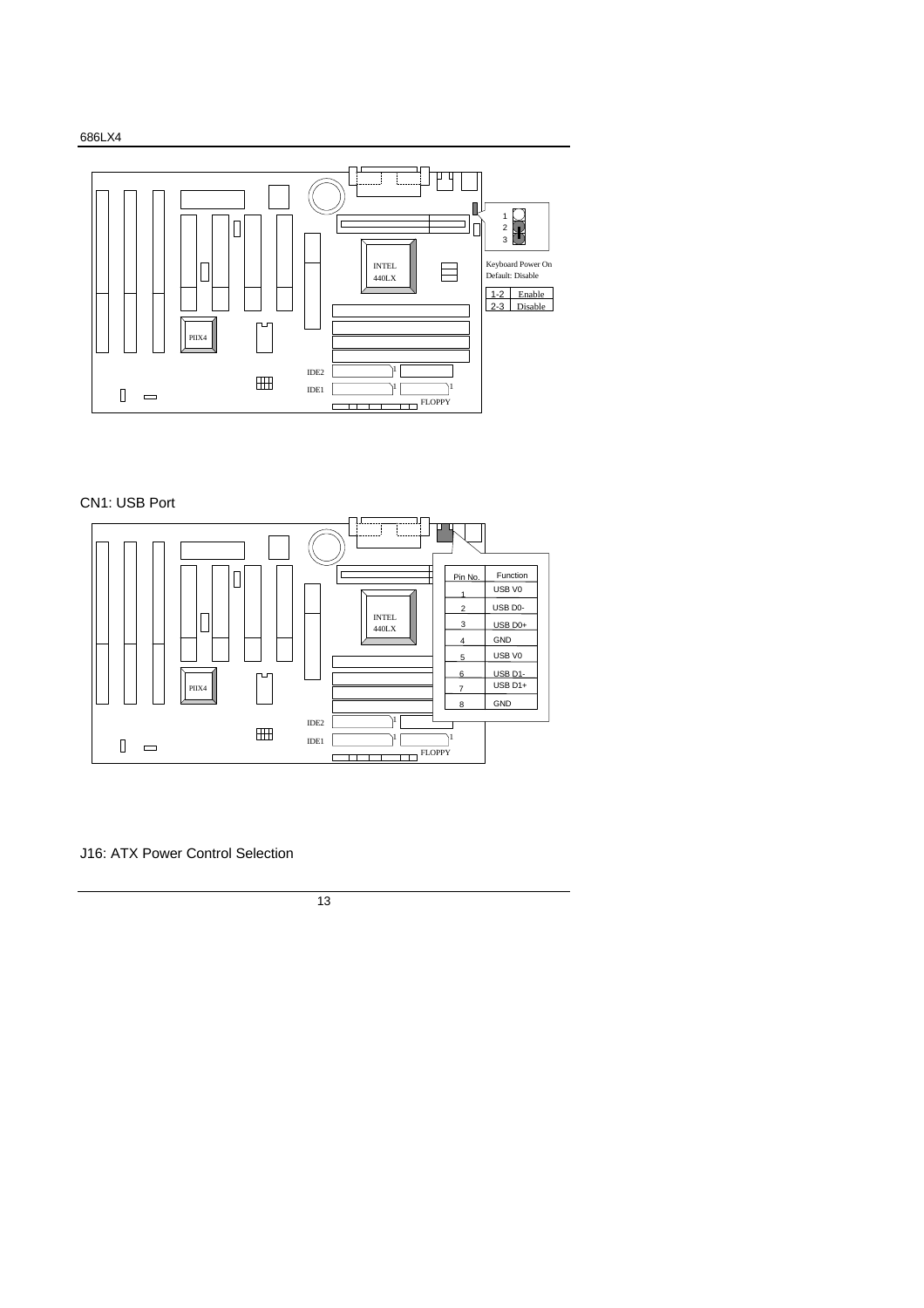

J13:Wake On LAN



J15:Creative PCI Sound Card Support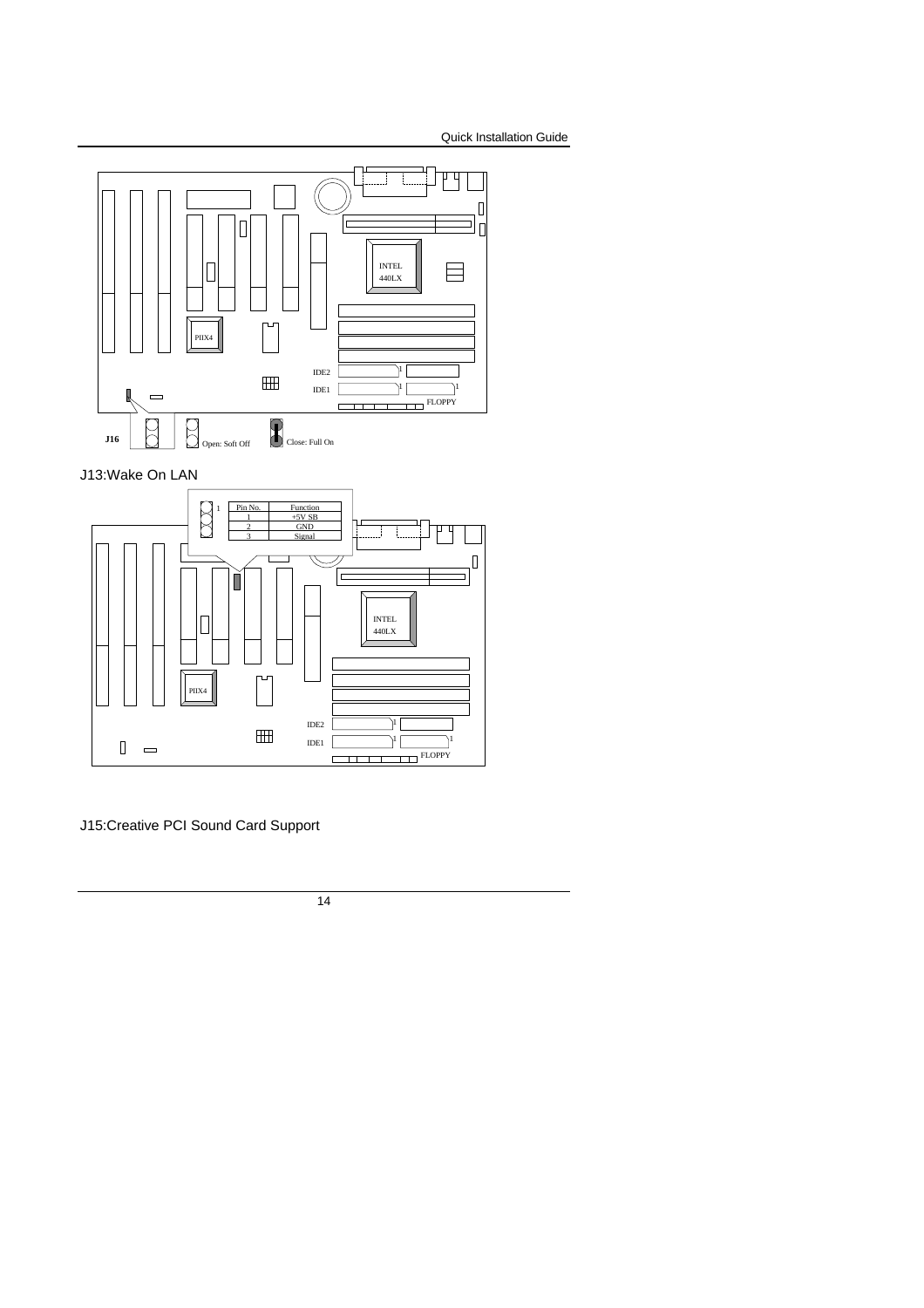